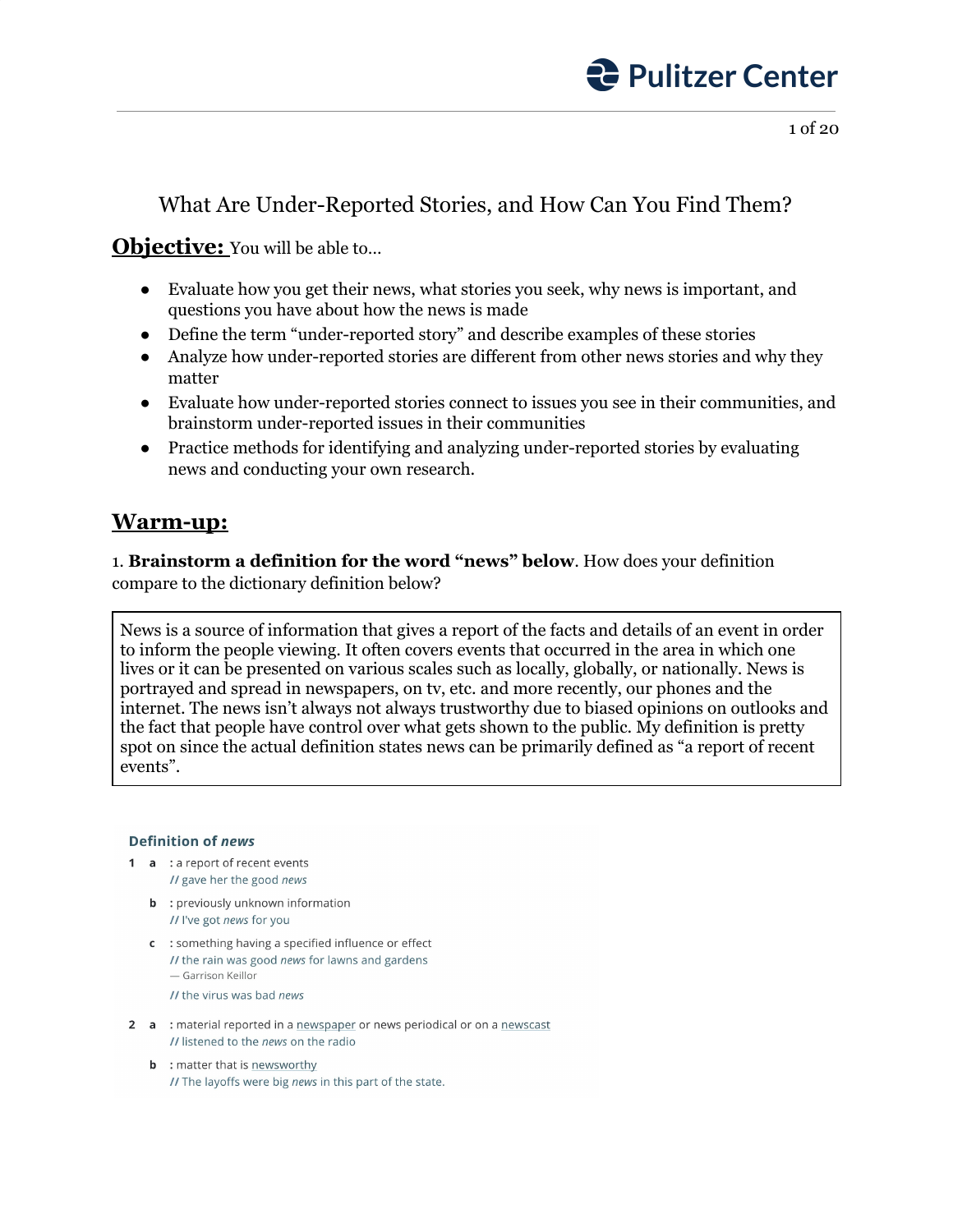

#### 2. How do you get most of your news? **Highlight all that apply.**

- Newspapers/magazines
- TV
- Internet/apps
- Radio
- Other

3. News outlets publish their news using all the different methods above. **Make a list:**

Which news outlets (newspapers, tv shows, websites, etc.) do you check to get your news?

- Channel 8
- News app on Iphone
- Instagram
- Google
- Youtube
- CNN
- a. Compare your answers with this [list](https://www.journalism.org/2011/05/09/top-25/) from the Pew Research Center of the most widely read news websites in 2010! What are examples of stories you would see on the news? **Write a few below**.
- Some news stories cover individual or personal stories of citizens on a popular event or current event in order to get their thoughts and a citizens view on the matter. For example, some news channels have covered families that have lost family members to Covid-19 and usually they advise people to wear masks or remind them how serious the pandemic is and how it's affecting people everyday.
- Some news stories cover breaking news which is usually news that could cause harm or affect the citizens within the area in which they live and where the event happened. Oftentimes, it's to inform people for their safety, if they need to take precautions, or simply just to give them access to that information if it may pertain to them all in the effort to provide suitable information for their viewers.
- Mostly all news stories will pertain to politics a couple times if not everyday. They usually inform us on upcoming elections or changes or announcements made from people in the political field. More recently, news channels or reports have widely covered the 2020 presidential election because this presidential election is one of the most important in history and of course, it immensely pertains to the citizens of the United States.

4. Imagine you met someone today who has not looked at the news in over a week. Based on what you have heard about in the news over the last week, **write your responses to the following**: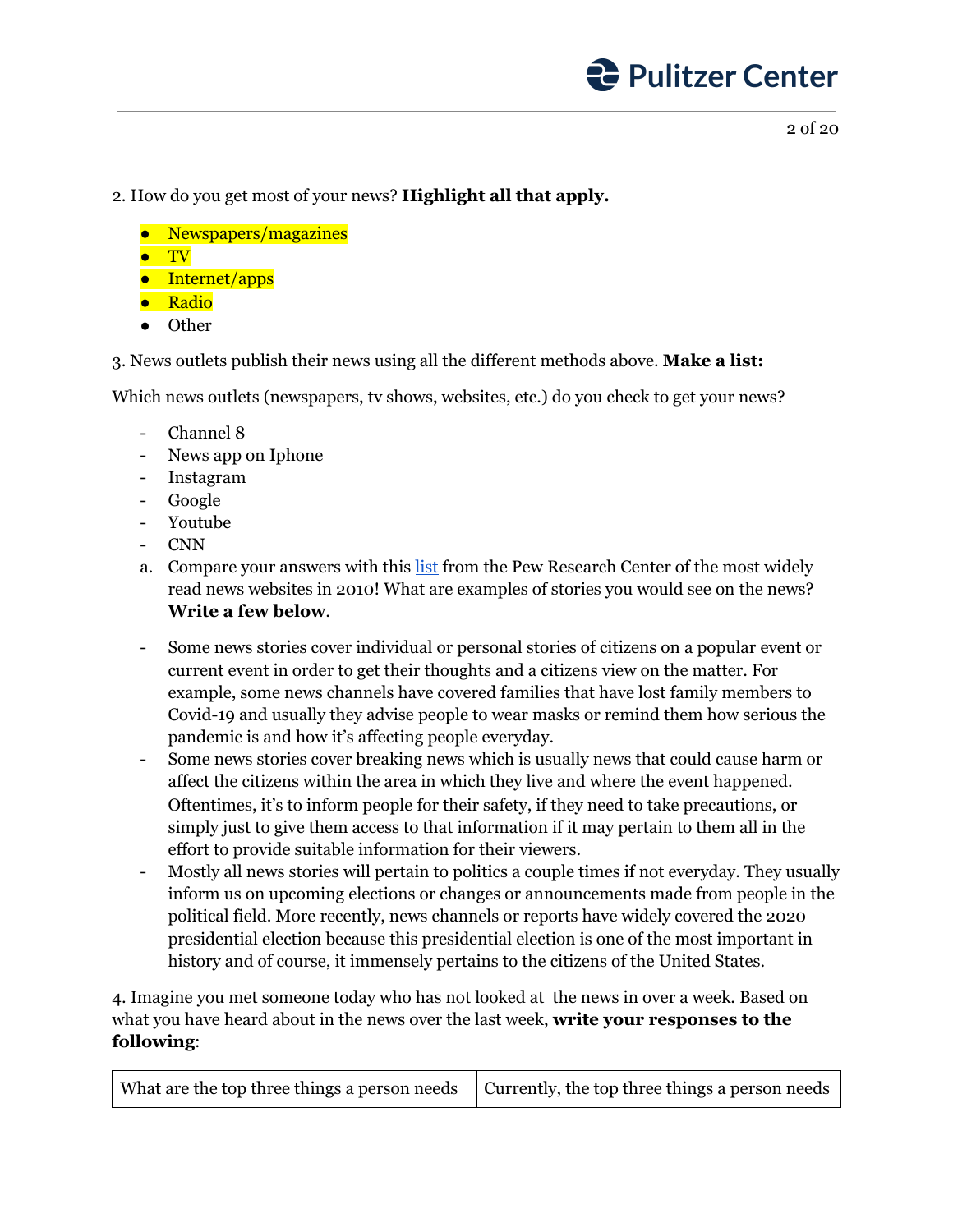# *<u>Pulitzer Center</u>*

3 of 20

| to know about what is happening in the world<br>this week?          | to know news about in the world this week<br>are Covid 19 coverage and statistics, the 2020<br>presidential election, and murders or<br>phenomena happening locally. WIth Covid-19<br>coverage, the news states the statistics usually<br>within the counties with the highest number<br>of cases per day so that the people of those<br>counties can be informed so that they can<br>take precautions and understand the<br>seriousness of the spread and how it could<br>affect them. With the presidential election it's<br>current and it's one of the most important<br>along with the fact that it would affect the<br>future of our country's people but also the<br>country as a whole. With the murders and<br>phenomena, the citizens' lives could be in<br>danger so it's best that people know so that<br>they can take precautions and overall, stay<br>safe from whatever is occurring. |
|---------------------------------------------------------------------|-------------------------------------------------------------------------------------------------------------------------------------------------------------------------------------------------------------------------------------------------------------------------------------------------------------------------------------------------------------------------------------------------------------------------------------------------------------------------------------------------------------------------------------------------------------------------------------------------------------------------------------------------------------------------------------------------------------------------------------------------------------------------------------------------------------------------------------------------------------------------------------------------------|
| How did you learn about these issues?<br>1 1. . <i>.</i> . 11<br>n. | I've learned about all of these issues through<br>the news on T.V, Instagram, Youtube, a<br>number of articles on google on the matters,<br>and the news app on my phone since<br>occasionally, it sends notifications about the<br>occurrences.                                                                                                                                                                                                                                                                                                                                                                                                                                                                                                                                                                                                                                                      |

### **5. Respond to the following:**

| What stories do you see the most in the news?                                                                                                     | The stories the news mostly cover fit under<br>the categories of politics, death, medical<br>concerns or information, and natural<br>disasters coverages or simply things or events<br>the news feels will interest the public the<br>most.                                                                                                                                                                                                                                                                                                              |
|---------------------------------------------------------------------------------------------------------------------------------------------------|----------------------------------------------------------------------------------------------------------------------------------------------------------------------------------------------------------------------------------------------------------------------------------------------------------------------------------------------------------------------------------------------------------------------------------------------------------------------------------------------------------------------------------------------------------|
| How might the stories you chose differ from<br>someone else in your class? Or in your<br>family? Or from someone in another part of<br>the world? | Everyone has different preferences and<br>perspectives on certain topics and with that,<br>they form opinions and interests but that<br>varies depending on the person. Some news<br>might appear more important in their eyes<br>depending on what's more interesting or what<br>may affect them the most. For example,<br>people in class said they would like to see<br>more news stories covering people<br>volunteering and although that's important, I<br>feel they should cover more serious things<br>like global warming and the pandemic more |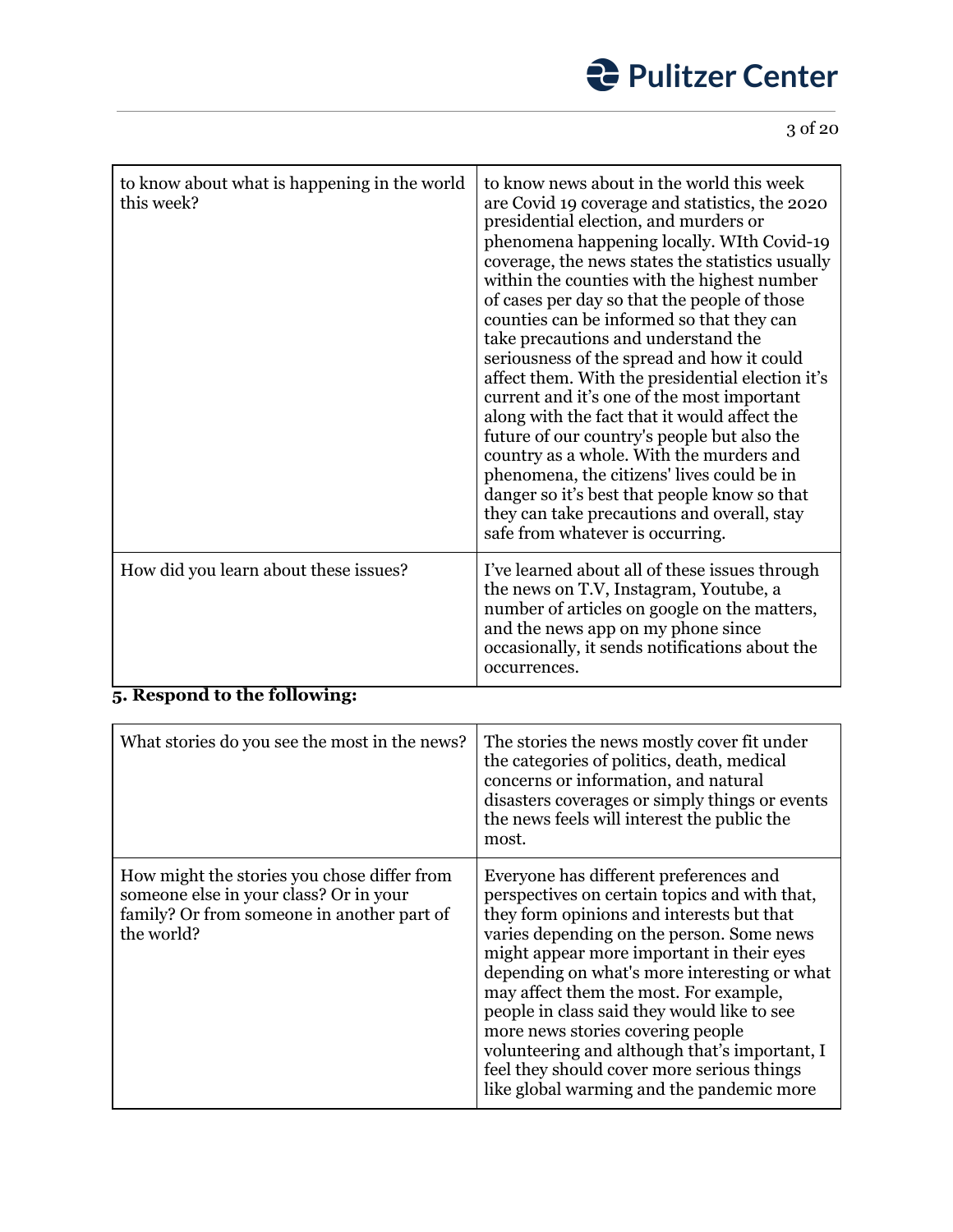4 of 20

|                                                                                                     | in depth because that's some topics of<br>importance to me.                                                                                                                                                                                                                                                                                                                                                                                                                                                                                   |
|-----------------------------------------------------------------------------------------------------|-----------------------------------------------------------------------------------------------------------------------------------------------------------------------------------------------------------------------------------------------------------------------------------------------------------------------------------------------------------------------------------------------------------------------------------------------------------------------------------------------------------------------------------------------|
| What is something that you think is<br>important, but that you don't see much about<br>in the news? | Something that I feel that's important that<br>doesn't get much coverage is global warming.<br>Global warming will eventually affect people<br>all over the world and I feel that if it got more<br>coverage and more people became aware of<br>how serious the matter is, more people would<br>contribute to the cause of doing things like<br>reducing our carbon footprint or recycling<br>and things of that matter because we only<br>have one Earth and it seems not many people<br>understand that once it's gone, we are all<br>gone. |
| Why do you think news outlets choose to<br>feature some stories more than others?                   | News outlets choose to feature some stories<br>more than others because it's all about what<br>will get more viewing. Most news outlets<br>cover inspiring stories and they focus<br>primarily on more positive than the negative<br>occurrences because these things are events<br>that'll interest the majority of the people<br>viewing. People like to see certain things like<br>violence or simply whatever may be eye<br>catching to the public.                                                                                       |

5. An **under-reported story** is a news story that doesn't get as much attention in the news. Predict:

a. Look back to your responses for question 5. Why do you think news outlets are focusing on these stories, and not others?

The news stories that are covered are covered to most interest the public the most whether it's deemed important or unimportant. As stated earlier, the stories the news mostly cover fit under the categories of politics, death, medical concerns or information, and natural disasters coverages or simply things or events the news feels will interest the public the most. Not to mention, they cover more current and popular stories to keep the attention of viewers.

b. Why are some news stories receiving less attention? Try to think of at least three reasons! An example would be the BLM protests. Even in May, they weren't really covered unless they got violent because that's what interests the public and it's what would attract the most views and it's simply because the news doesn't feel some stories or parts of stories will interest the majority of its viewers. Some treated the matter as a trend and haven't posted real coverage since June and early July because they cover more current and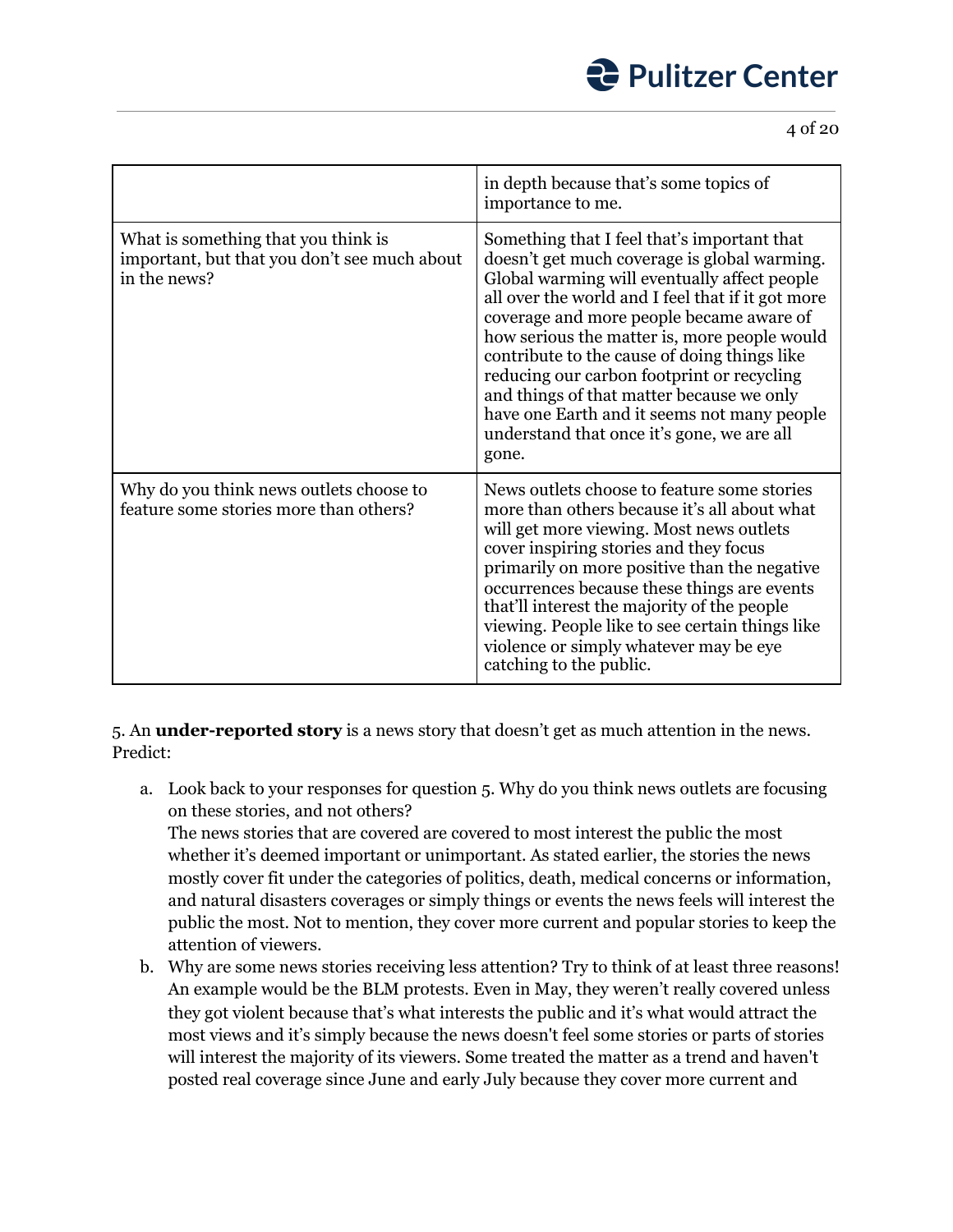5 of 20

popular topics such as the 2020 presidential election. Like other stories, some events get overshadowed and become outdated by the current occurrences.

- Biased news reports
- What's deemed important or interesting to the public
- An events popularity

7. The Pulitzer Center is a nonprofit organization that is dedicated to supporting under-reported stories. The Center supports projects in over 100 news outlets every year on a wide range of topics. Review this *[video](https://youtu.be/jQ6czV4e7pc)* below, which features Pulitzer Center editors and journalists, and compare your predictions about why some stories receive less attention to their response.

8. After viewing the video, write your responses to the questions below:

| According to the speakers in the video, what<br>is an under-reported story?                                                         | An under-reported story covers an issue that<br>is important that doesn't get the proper<br>attention it deserves. When covered by the<br>news, they do not tell the whole story or they<br>are focused on other or more popular stories<br>and they get pushed aside and discarded.<br>Under-reported stories allow us to see the<br>world in a new life, allow change, to and<br>understand most topics that mainstream<br>media doesn't focus on mostly because people<br>choose what gets seen and heard by the<br>public.                                                                                                                                                                                                                 |
|-------------------------------------------------------------------------------------------------------------------------------------|------------------------------------------------------------------------------------------------------------------------------------------------------------------------------------------------------------------------------------------------------------------------------------------------------------------------------------------------------------------------------------------------------------------------------------------------------------------------------------------------------------------------------------------------------------------------------------------------------------------------------------------------------------------------------------------------------------------------------------------------|
| How are under-reported news stories<br>different from other news stories? Reference<br>examples from the video in your description. | Under-reported stories are different from<br>other news stories because the stories are<br>events that no one talks about and they don't<br>get the attention they deserve as would a<br>more popular topic like the pandemic. An<br>example front he video would be the article<br>on why the gap between the rich and the poor<br>continues to expand. As the days go on and<br>especially now during the pandemic, people<br>have lost their housing and have gone into<br>poverty/homelessness and with this<br>pandemic, many people have also lost their<br>job which can also lead to poverty. So even<br>though these are things that may widely affect<br>the people, it's not covered because it's not of<br>interest or popularity. |
| How can you find under-reported stories, in<br>the news and in your own communities?                                                | In order to find these stories, people should<br>notice and figure out whatever is interesting<br>or opinions on topics they may agree or                                                                                                                                                                                                                                                                                                                                                                                                                                                                                                                                                                                                      |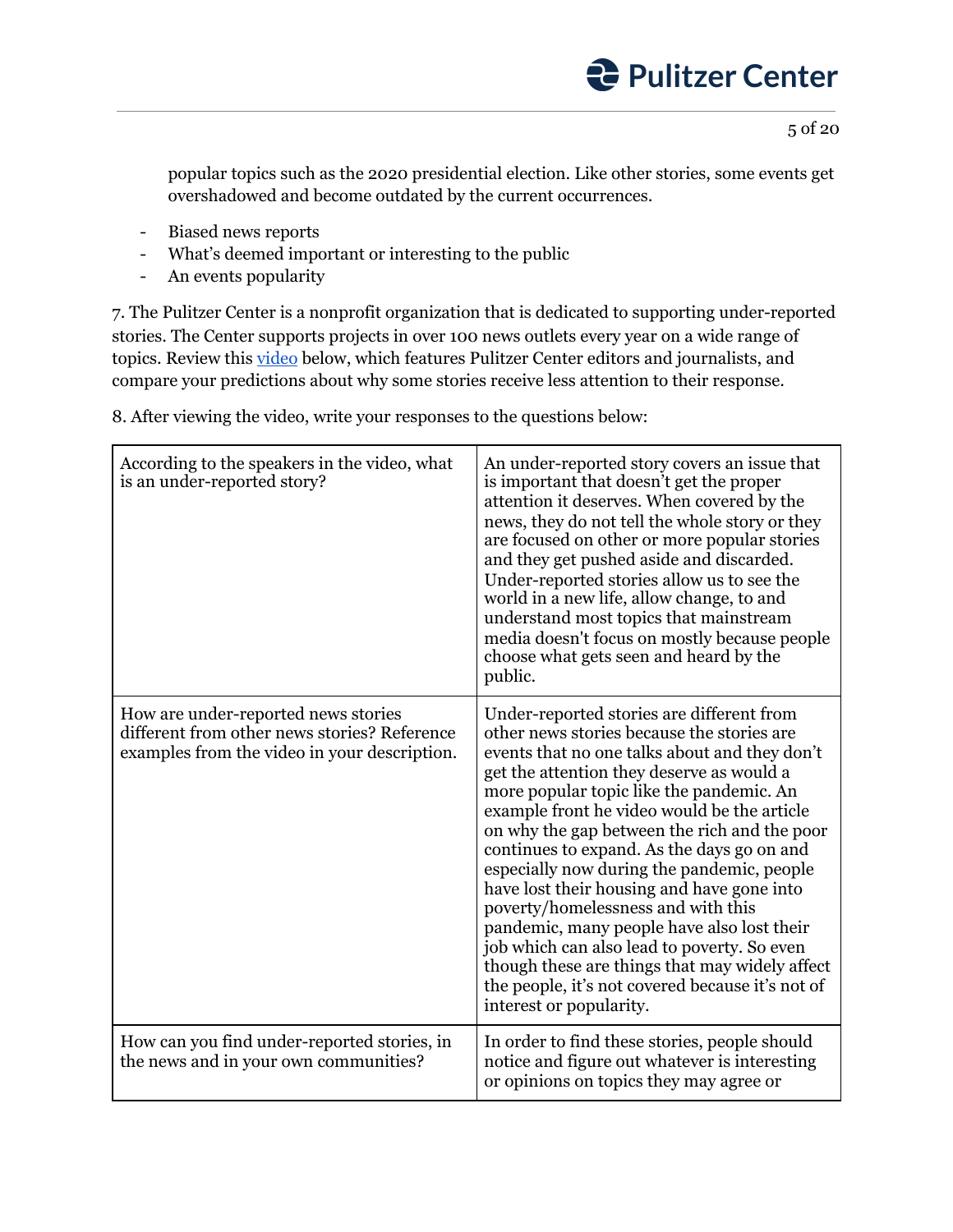

| disagree with. Then they should determine<br>why so they know what they're looking for in<br>an under-reported story. They should start<br>with the questions that bother them, topics no<br>one addresses and then they should begin<br>talking to people and conducting interviews<br>along with following up on their own research<br>from trustworthy stories/articles. |
|-----------------------------------------------------------------------------------------------------------------------------------------------------------------------------------------------------------------------------------------------------------------------------------------------------------------------------------------------------------------------------|
|                                                                                                                                                                                                                                                                                                                                                                             |

### **Introducing the Skill: Finding and Evaluating Under-reported Stories**

If under-reported stories communicate issues that don't get a lot of attention, how do journalists find these stories in the first place? Where do they look? Who do they talk to? What kinds of questions do they ask themselves to decide if they want to pursue a story? In this lesson you will explore these questions by connecting with members of the editorial team at the Pulitzer Center, a nonprofit that raises awareness of under-reported global issues through direct support for quality journalism across all media platforms and a unique program of education and public outreach.

In this video, Pulitzer Center's Managing Director Nathalie Applewhite and Executive Editor Marina Walker Guevara describe three ways to find under-reported stories that interest you. Watch the [video,](https://youtu.be/5Fez7XtjFOQ) and evaluate how journalists use the following strategies to find under-reported stories:

- **● Analyze news and question what is missing**
- **● Talk to people about issues that matter to them**
- **● Observe the people and places around you, and get curious**

After watching the video, **write your responses to the following questions**:

| What questions can you ask yourself while<br>watching the news to start noticing<br>under-reported stories? | What is happening, and why?<br>Who is affected, why?<br>Who might be affected and is not represented<br>in these stories?<br>What do these issues look like in my<br>community?<br>Is this accurate?<br>Is this all there is to the story?<br>What are the excess details? |
|-------------------------------------------------------------------------------------------------------------|----------------------------------------------------------------------------------------------------------------------------------------------------------------------------------------------------------------------------------------------------------------------------|
| What is an example of an under-reported                                                                     | An example of an under-reported story that                                                                                                                                                                                                                                 |
| story investigated by a Pulitzer                                                                            | was mentioned and investigated by a Pulitzer                                                                                                                                                                                                                               |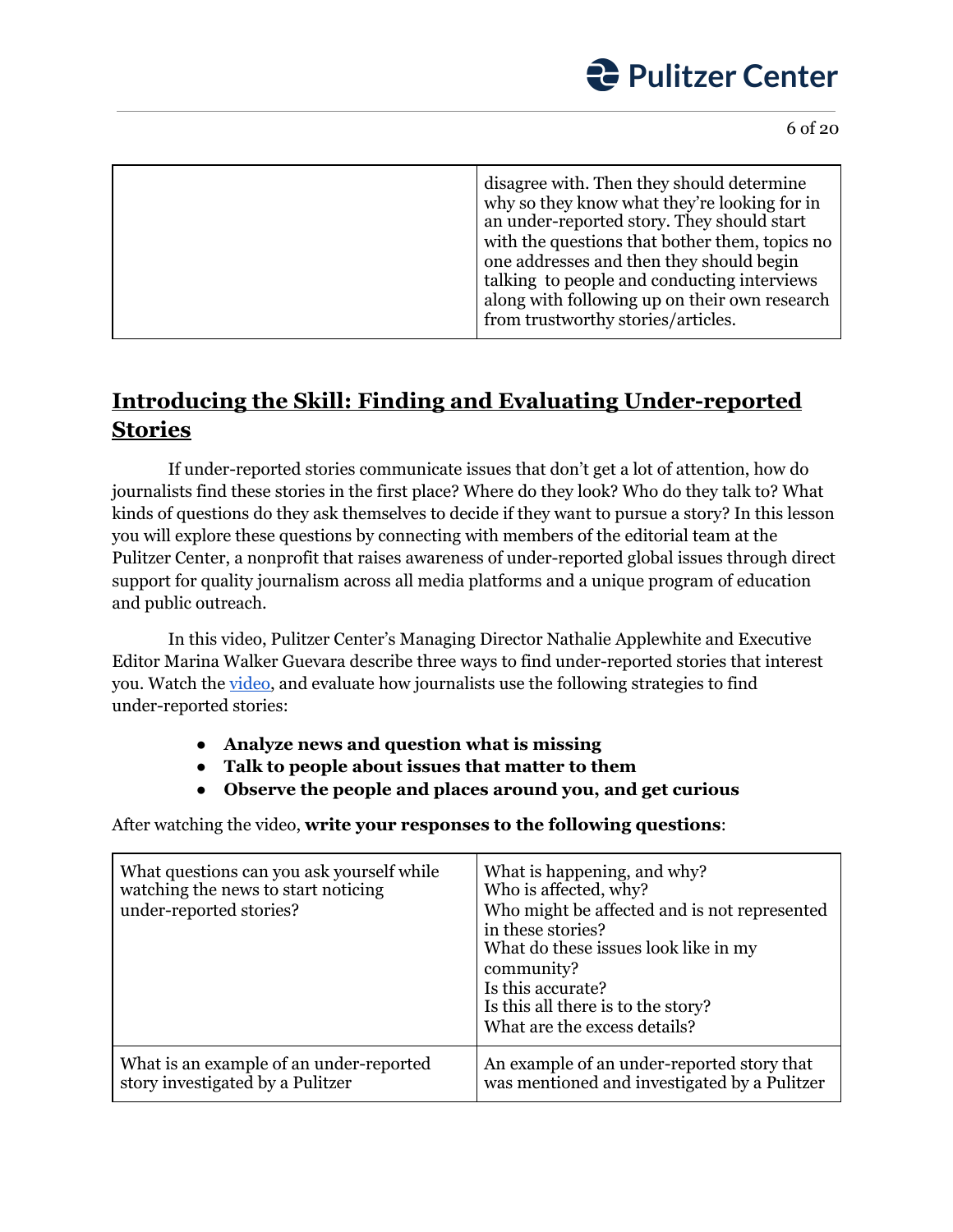

| Center-supported journalist in response to<br>the novel coronavirus? Why is this story<br>considered under-reported?                          | Center-supported journalist was Coronavirus<br>coverage. This story is considered<br>under-reported because it was discovered<br>that there had been warnings in the past of a<br>possible global pandemic but they had been<br>ignored. So, the journalist wanted to know<br>the consequences of this. They wanted to find<br>out the impact of the virus on the most<br>vulnerable such as people of color,<br>undocumented immigrants, and students<br>along with why and how they were the most<br>impacted and what can be done to assist<br>them. |
|-----------------------------------------------------------------------------------------------------------------------------------------------|---------------------------------------------------------------------------------------------------------------------------------------------------------------------------------------------------------------------------------------------------------------------------------------------------------------------------------------------------------------------------------------------------------------------------------------------------------------------------------------------------------------------------------------------------------|
| What questions can you ask someone in your<br>life to identify an under-reported story?                                                       | What issues are important to you and why?<br>What issues are impacting the people you<br>care about and how?                                                                                                                                                                                                                                                                                                                                                                                                                                            |
| What was journalist Daniella Zalcman<br>researching before she learned about the<br>impacts of Canada's Indian residential school<br>program? | Journalist Daniella Zalcman began<br>investigating why the rate of HIV infections<br>was rising specifically amongst indigineous<br>communities in Canada in the year 2014<br>before she learned about the impacts of<br>Canada's Indian residential school program.<br>Zalcman interviewed dozens of the<br>population of the indigineous in Canada to<br>understand and analyze their perspectives on<br>the matter and the issues that mattered to<br>them.                                                                                          |
| What questions can you ask yourself while<br>observing your immediate environment to<br>begin identifying under-reported stories?             | Where are you now?<br>What do you see?<br>Who do you see?<br>What doesn't make sense to you?<br>What do you see that seems unfair or<br>confusing?<br>What do you want to know more about?                                                                                                                                                                                                                                                                                                                                                              |
| What did journalist Sim Chi Yin observe in<br>Beijing, and how did that inspire her<br>photography project, "Beijing's Rat Tribe?"            | Photojournalist Sim Chi Yin became curious<br>about Beijing's migrant workers and it<br>interested her so much because she realized                                                                                                                                                                                                                                                                                                                                                                                                                     |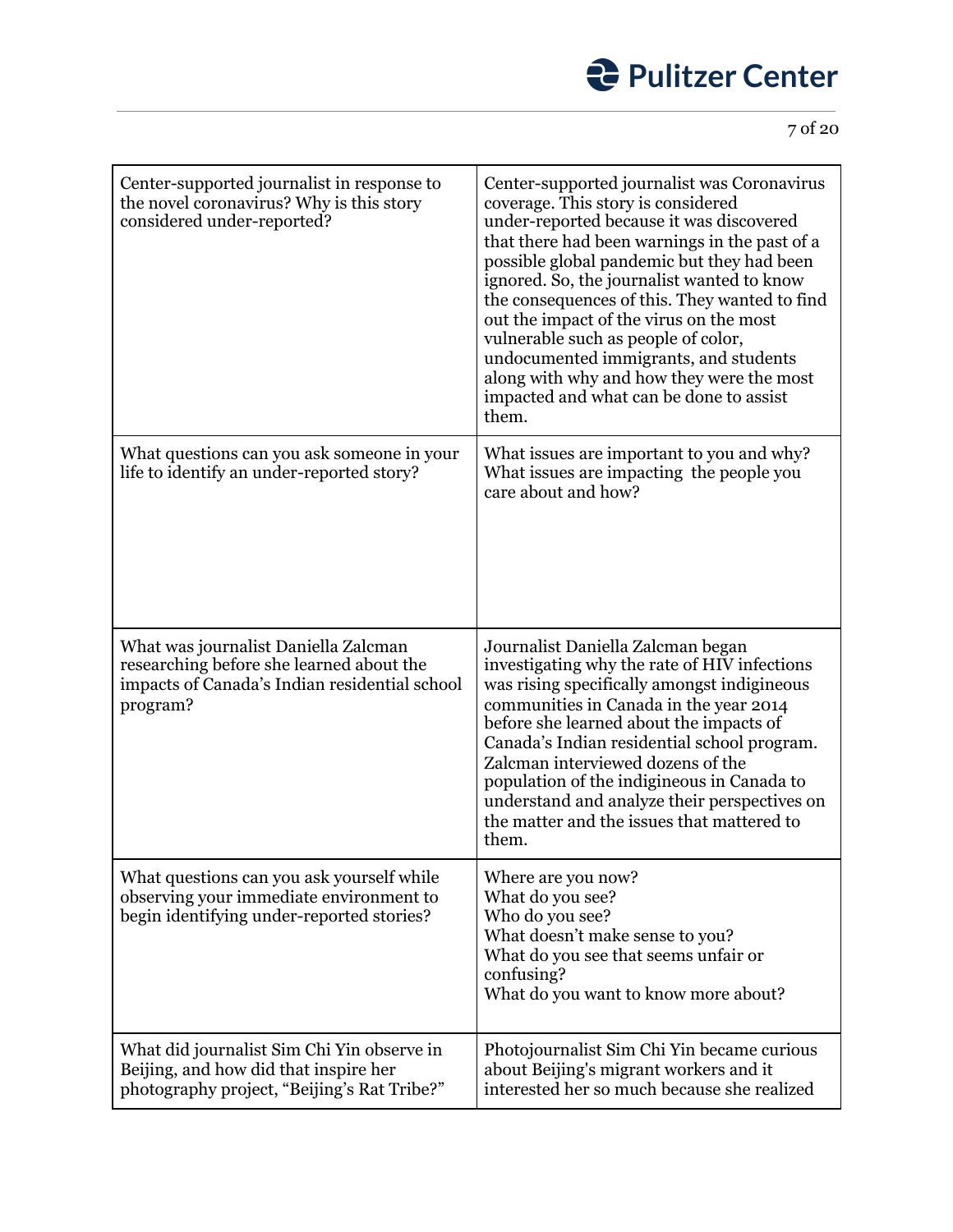8 of 20

|                                                                                                            | that these migrants are the backbone of<br>Beijing's service industry. From then, she was<br>inspired to make portraits of the migrants to<br>show how normal they are and how they are<br>regular people and thus came her project<br>"Beijing's Rat Tribe".                                                                                                                                                                                                                                                                                                                                                               |
|------------------------------------------------------------------------------------------------------------|-----------------------------------------------------------------------------------------------------------------------------------------------------------------------------------------------------------------------------------------------------------------------------------------------------------------------------------------------------------------------------------------------------------------------------------------------------------------------------------------------------------------------------------------------------------------------------------------------------------------------------|
| Which story cited in the video would you be<br>most interested in exploring further, and<br>why?           | One story cited in the video I would most be<br>interested in exploring further is the question<br>of why were the warnings of a global<br>pandemic ignored and why was there no<br>coverage on the virus in its first weeks. The<br>virus has widely affected Texas which is the<br>state in which I live and even more so, it has<br>immensely affected my county. Texas has just<br>topped over a million cases and who's to say<br>that the pandemic could have been stopped or<br>gone by now if we had known earlier, knew<br>what precautions had to be taken, and simply<br>if everything hadn't opened up so soon. |
| Which strategy would you most like to try to<br>begin finding under-reported stories in your<br>community? | Explore the news.<br>Talk to the people around me.<br>Become curious about my surroundings.                                                                                                                                                                                                                                                                                                                                                                                                                                                                                                                                 |

### **Read and Analyze: How do you find and analyze under-reported stories?**

The articles below were referenced by the editors in the video. Select one to read, and find the the associated PDF:

- "Health Care Workers Seek to Flatten [COVID-19's](https://pulitzercenter.org/reporting/health-care-workers-seek-flatten-covid-19s-second-curve-their-rising-mental-anguish) 'Second Curve' --Their Rising Mental [Anguish"](https://pulitzercenter.org/reporting/health-care-workers-seek-flatten-covid-19s-second-curve-their-rising-mental-anguish) by Rodrigo Pérez Ortega for *Science Magazine*
- ["](https://ojo-publico.com/1796/el-bus-que-nunca-llega-los-migrantes-varados-en-lima?fbclid=IwAR28C8isQ6DT6U2hK-j3f0XfPH6-ILo0GBemOTgBzsz3pdf5ovK8KDyn6R4)El bus que nunca llega: Los [migrantes](https://ojo-publico.com/1796/el-bus-que-nunca-llega-los-migrantes-varados-en-lima?fbclid=IwAR28C8isQ6DT6U2hK-j3f0XfPH6-ILo0GBemOTgBzsz3pdf5ovK8KDyn6R4) varados en las calles de Lima tomada por la [pandemia"](https://ojo-publico.com/1796/el-bus-que-nunca-llega-los-migrantes-varados-en-lima?fbclid=IwAR28C8isQ6DT6U2hK-j3f0XfPH6-ILo0GBemOTgBzsz3pdf5ovK8KDyn6R4) by Musuk Nolte for *Ojo Brujo* (spanish)
- "Pictured with their Past: Survivors of Canadas' 'Cultural [Genocide"](https://pulitzercenter.org/reporting/pictured-their-past-survivors-canadas-cultural-genocide-speak-out) Speak Out" by Daniella Zalcman for *National Geographic*
- ["](https://pulitzercenter.org/reporting/beijings-rat-tribe-chinese-dream-goes-underground#slideshow-2)Beijing's Rat Tribe: The Chinese Dream Goes [Underground"](https://pulitzercenter.org/reporting/beijings-rat-tribe-chinese-dream-goes-underground#slideshow-2) by Sim Chi Yin for *Foreign Af airs*

1. After reading, **use the following questions to analyze the story you selected**: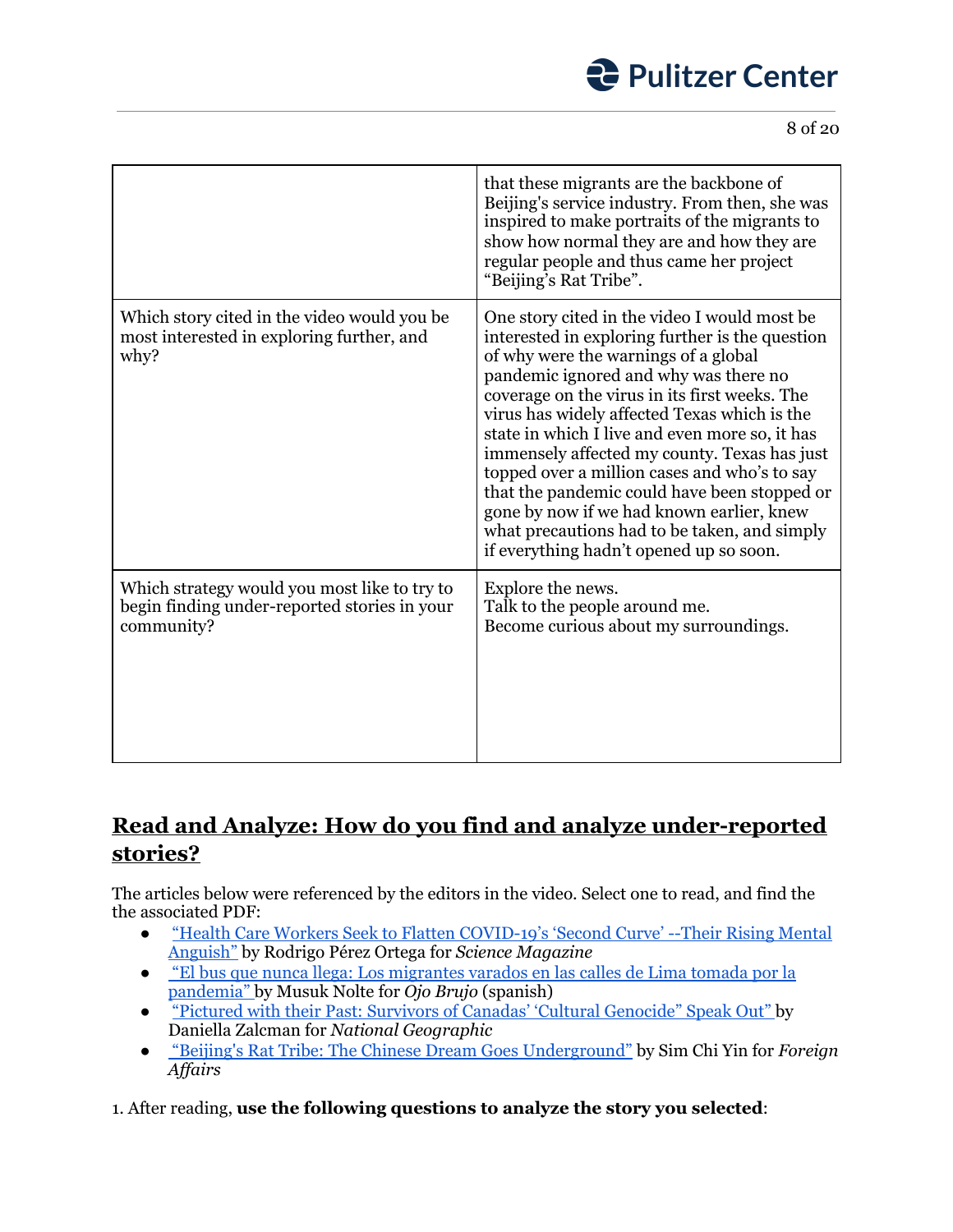## *<u>Pulitzer Center</u>*

9 of 20

| What details stood out to you from the story<br>the journalist reported? Use these details to<br>write a 3-5 sentence summary of the story. | Daniella Zalcman's project was titled "Signs<br>of Your Identity," in an attempt to get to the<br>root of the historical trauma indigineous<br>people in Canada had to endure from the late<br>1800s to 1996 in the Indian Residential<br>Schools in Canada. They took children as<br>young as 2 and when they were at these<br>schools they were abused, sexually assaulted,<br>not allowed to speak their native language,<br>and not allowed to follow indegionous<br>traditions. It was described as cultural<br>genocide and through all the people Zalcman<br>interviewed, it was found that they had all<br>struggled with PTSD, depression, and<br>addiction. But, the whole project was about<br>shedding light to the stories of the<br>indigineous, to expose the residential schools,<br>and to let them speak about their trauma as<br>the healing process begins. |
|---------------------------------------------------------------------------------------------------------------------------------------------|---------------------------------------------------------------------------------------------------------------------------------------------------------------------------------------------------------------------------------------------------------------------------------------------------------------------------------------------------------------------------------------------------------------------------------------------------------------------------------------------------------------------------------------------------------------------------------------------------------------------------------------------------------------------------------------------------------------------------------------------------------------------------------------------------------------------------------------------------------------------------------|
| Why do you think this qualifies as an<br>under-reported story?                                                                              | This most definitely qualifies as an<br>under-reported story because the only time<br>this topic was covered to me, was in a T.V<br>show. Meaning, without that T.V show, I<br>would have no knowledge of this occurring<br>simply because it wasn't put out to the media<br>and it was indeed under-reported. There were<br>real people behind this event that were hurt<br>and traumatized for years all the way up to<br>1996, which is quite recent and they didn't get<br>a formal apology until 2008 which was 12<br>years ago. The news stories that are covered<br>interest the public the most so something<br>about indigenous hardships in Canada,<br>wouldn't make it to news reports there or in<br>places like the United States. Not to mention,<br>news reports tend to cover more current and<br>popular stories to keep the attention of<br>viewers.          |
| Why is this story important? What<br>connections can you make between this story,<br>and issues/people/places in your own<br>community?     | This story is important because we need to<br>recognize the trauma and the hardships<br>indigenous people had to go through because<br>they are native to North America. I can<br>automatically make a connection because I<br>am a person of color and with that comes<br>discrimination and mistreatment. No one                                                                                                                                                                                                                                                                                                                                                                                                                                                                                                                                                              |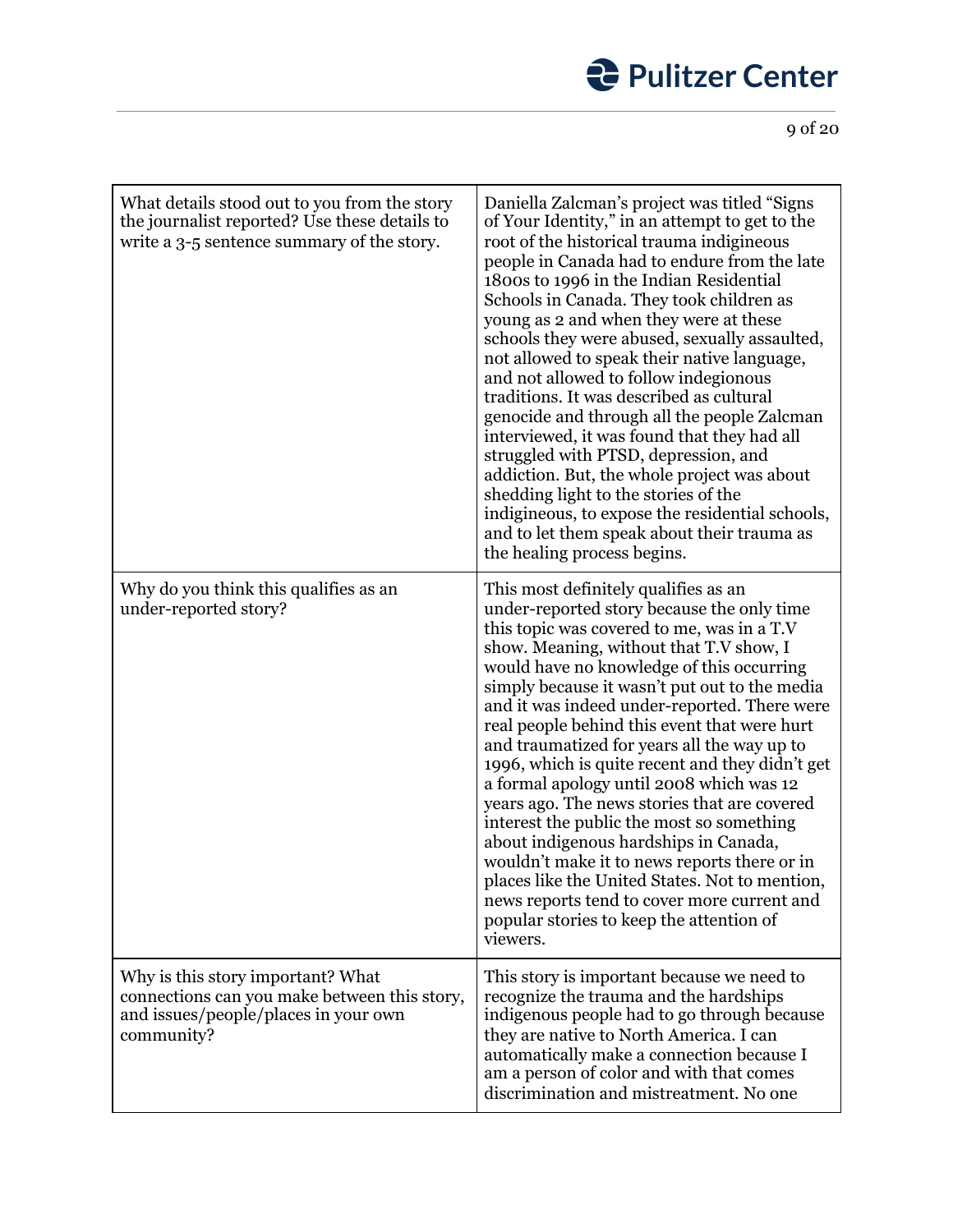

|  | deserves to go through someone dismissing<br>their culture and abusing them and to know<br>that people had to endure this for so long<br>breaks my heart. This topic needed to be put<br>out into the public and recognized so that we<br>can understand and help these people as we<br>would want someone to do for us. |
|--|--------------------------------------------------------------------------------------------------------------------------------------------------------------------------------------------------------------------------------------------------------------------------------------------------------------------------|
|--|--------------------------------------------------------------------------------------------------------------------------------------------------------------------------------------------------------------------------------------------------------------------------------------------------------------------------|

### **Practice: Find under-reported stories from where you are right now!**

Use the exercises below to develop ideas for under-reported stories that you could investigate on your own. You may choose **ONE** to do.

#### **1. Analyze news and question what is missing**

- a. Review the front page(s) of a newspaper, a homepage of an online news site and an episode of a television news program. As you read/watch, make a list of the stories that received the most coverage.
- Covid-19 victims who struggle with treatment options.
- After a deadly weekend, more officers are being sent to high-crime areas.
- Joe Biden won countries that represent 70% of the U.S economy.
- b. Pick one issue highlighted on the news, and use the following questions to identify an idea for an under-reported story connected to that issue.

| What is happening, and why? | Approximately 10% of people who have<br>contracted Coronavirus have begun suffering<br>from long-term symptoms and how they<br>struggle with any treatment options. This is<br>happening because we have never seen<br>Covid-19 before and there has yet to be any<br>discovered treatments or vaccines along with<br>the fact that it's unpredictable as it continues<br>to spread. In Texas the daily new cases go up<br>by about 6000 which Trump and lawmakers<br>in Congress continue to tell the struggling<br>people to continue to wait for help. |
|-----------------------------|-----------------------------------------------------------------------------------------------------------------------------------------------------------------------------------------------------------------------------------------------------------------------------------------------------------------------------------------------------------------------------------------------------------------------------------------------------------------------------------------------------------------------------------------------------------|
| Who is affected, and why?   | People with underlying health conditions and<br>people of colorethnic minorities have been<br>most at risk due to the high rates of poverty,                                                                                                                                                                                                                                                                                                                                                                                                              |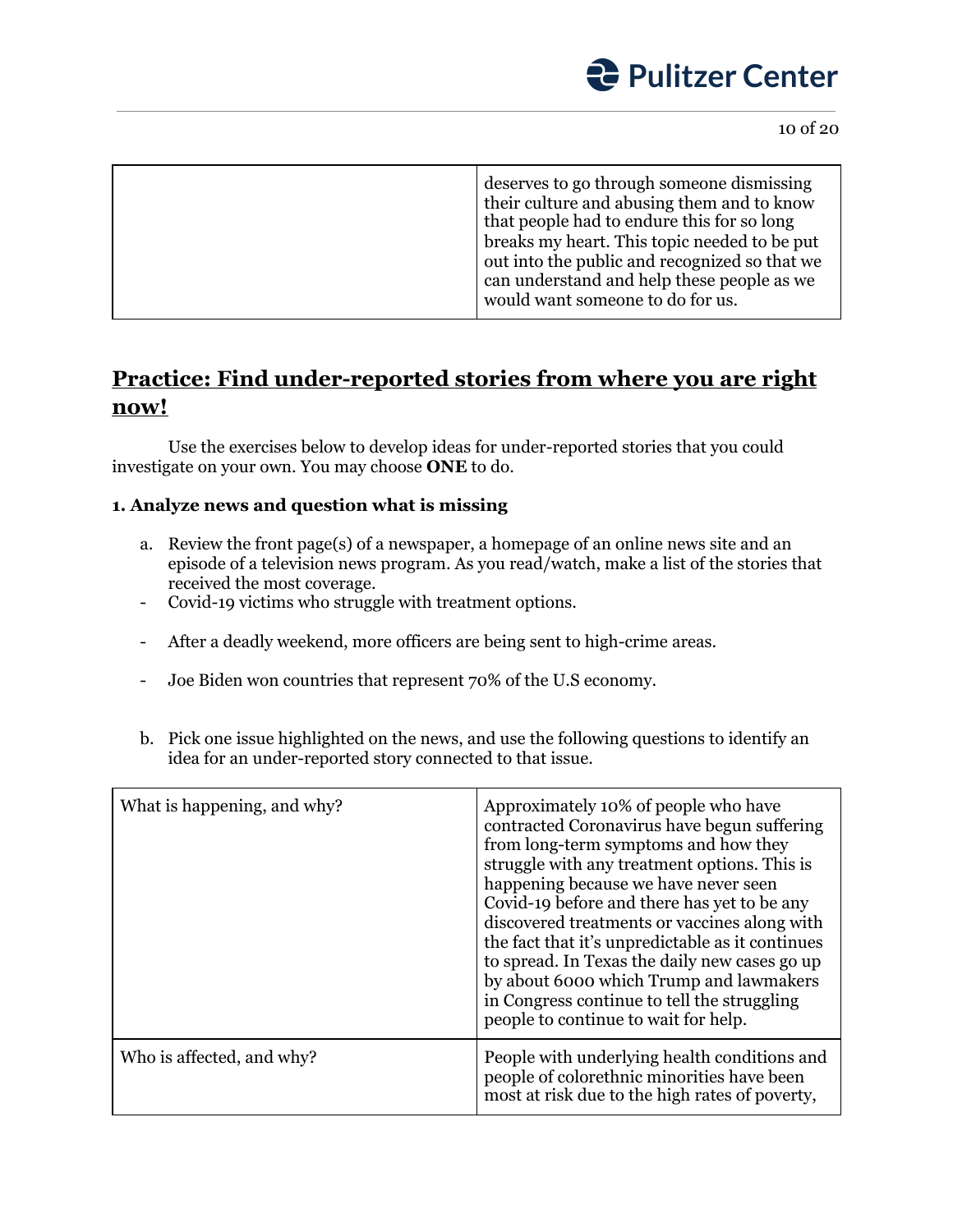11 of 20

|                                                                    | discrimination, and healthcare access within<br>these communities. It has also affected the<br>working age groups which is about 20-40<br>year old people and this is because most if<br>them have families and even during the<br>pandemic, they have to work and put<br>themselves at risk to provide for their families<br>if not for themselves.                                                                                                                                                                                                                                                                                                                     |
|--------------------------------------------------------------------|--------------------------------------------------------------------------------------------------------------------------------------------------------------------------------------------------------------------------------------------------------------------------------------------------------------------------------------------------------------------------------------------------------------------------------------------------------------------------------------------------------------------------------------------------------------------------------------------------------------------------------------------------------------------------|
| Who might be affected, but is not represented<br>in these stories? | When I mentioned ethnic minorities, that<br>subject was only covered on certain news<br>reports so they also might not be telling all<br>there is to the stories. It wasn't stated which<br>health diseases were putting these people at<br>risk, how exactly it is affecting ehnic<br>minorities, along with what could possibly be<br>done for these people. Even though Covid-19<br>is one of the first things you see covered on<br>news reports, they aren't giving us all the<br>details and coverage we need in order to help<br>the ethnic minorities and further try to<br>decrease the viruses spread.                                                         |
| What do these issues look like in my<br>community?                 | As stated earlier, Covid-19 has widely affected<br>Texas which is the state in which I live and<br>even more so, it has immensely affected my<br>county. Texas has just topped over a million<br>cases and not much has been done to prevent<br>this. Businesses are back opened, schools are<br>back open, and people aren't taking the<br>precautions that were given towards the<br>beginning of the pandemic. Things as simple<br>as wearing a mask and staying 6 feet apart<br>has been ignored and it has resulted in the<br>huge rise in cases and it widened the affect<br>the virus has on ethnic minorities in Texas<br>and more specifically, Tarrant county. |

c. Write a 3-5 sentence description below of your story idea that answers the following questions:

- What is the under-reported story you want to investigate?
- Why do you think this story is important?
- How would you research this story? Consider the following as you outline your plan: *What online sources could you use to learn more? Who could you interview? Who is connected to this issue and how? What places might you visit to see the causes and impacts of this issue for yourself?*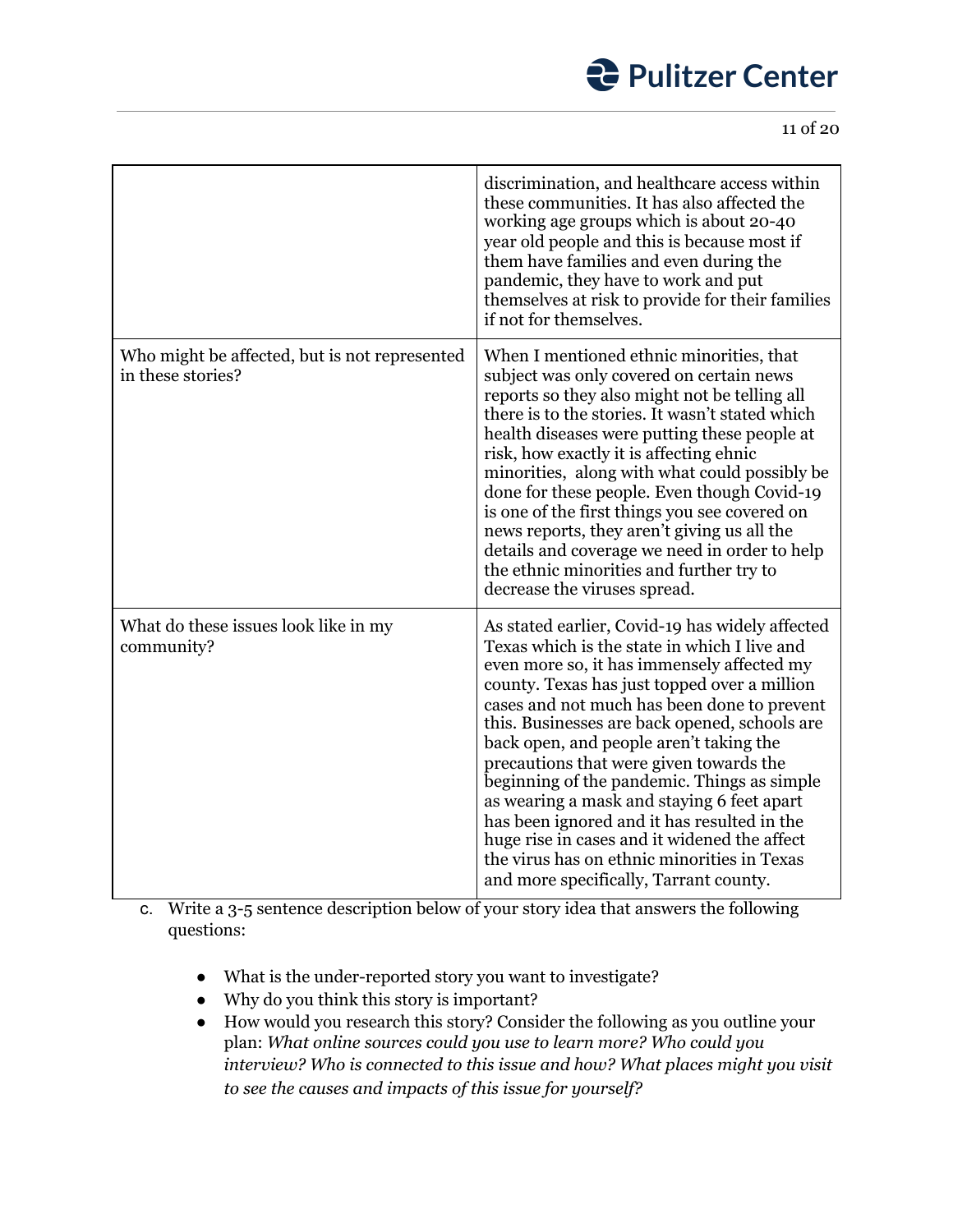12 of 20

The under-reported story I want to investigate is the effects and causes of global warming and how it will affect people and the Earth's environment. This story is extremely important because global warming will and will continue to alter our future because as more greenhouse gases go into the Earth's atmosphere, there will be severe changes in weather, pollution, and excess stress placed on the environment. To research this information, I will probably have to look at various articles online, watch videos on YouTube pertaining to the matter. With this topic I would interview global warming activists and people who study the topic to get their standpoint on the problem and to see what they think needs to be done to stop or reverse this issue. This story is connected to the 7 billion people that inhabit the Earth. This is our one and only home and global warming goes to show that we aren't taking care of it like we should. Global warming will result in higher temperatures, a worsening in natural disasters, result in wildfires (which can be seen in California), and a strain on the physical places we hold dear to us like places such as The Great Barrier Reef which has already begun to be affected by global warming. Furthermore, I would visit places like the Great Barrier Reef and other physical environments to see how much they have changed and been altered by the effects of global warming.

### **2. Talk to people about issues that matter to them**

- a. Make a list of people you have seen in the last week. Consider, who do you want to know more about?
- My Mom
- My friend
- My sister
- b. Pick one or two people who you feel comfortable talking with, and use the following questions to guide your conversation:
	- What issues are important to you, and why?
	- What issues are impacting the people you know, and how?
- c. Use your interviews to identify an idea for an under-reported story. Write a 3-5 sentence description of your story idea below that answers the following questions:
	- What is the under-reported story you want to investigate?
	- Why do you think this story is important?
	- How would you research this story? Consider the following as you outline your plan:*What online sources could you use to learn more? Who could you interview? Who is connected to this issue and how? What places might you visit to see the causes and impacts of this issue for yourself?*

The under-reported story I want to investigate is the rise in poverty and homelessess due to Covid-19. With the pandemic the homeless population has increased and it's because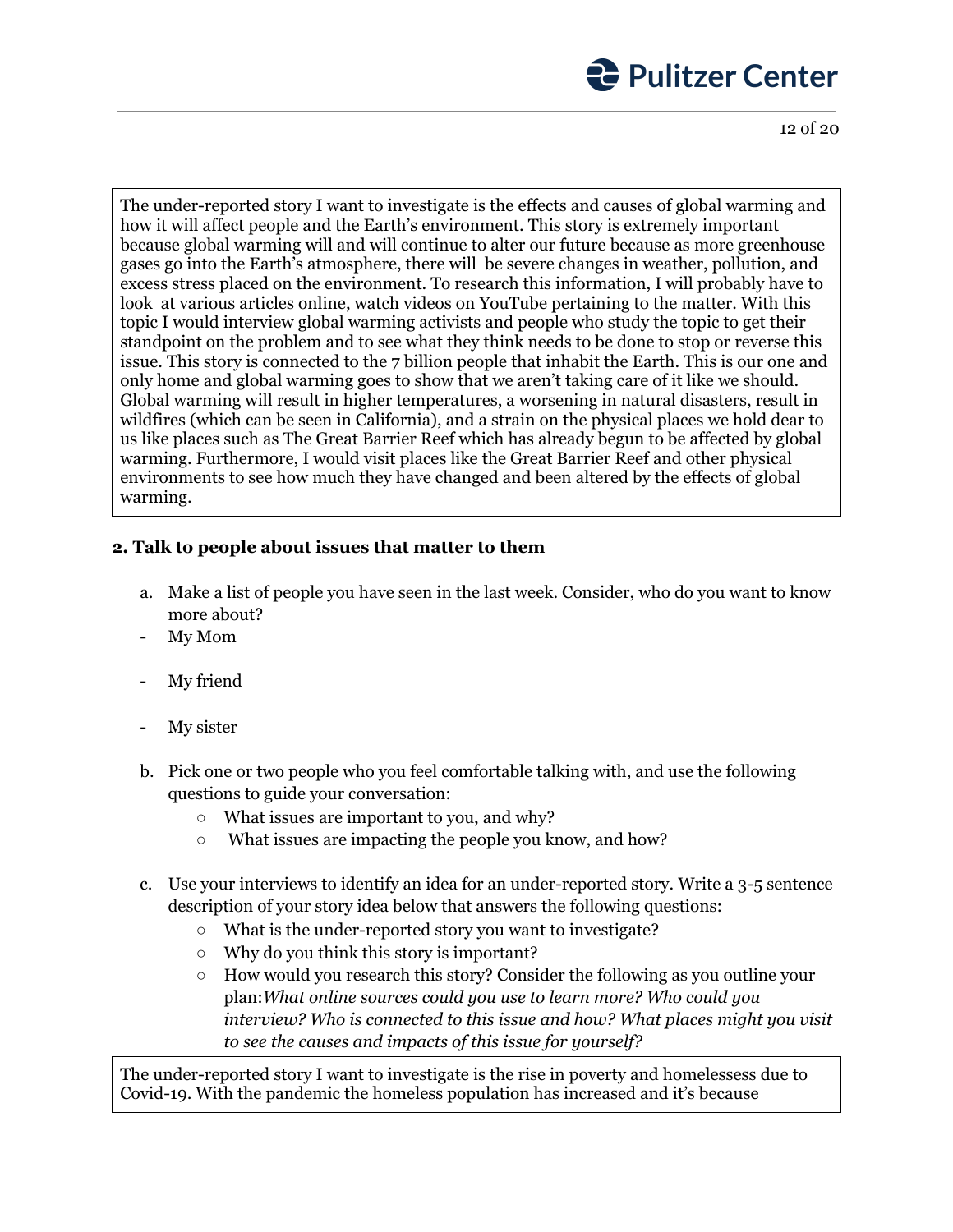13 of 20

hundreds of thousands of people have lost their job and it was a shock to our economy so people and lawmakers are not sure what to do nor do they know what exactly needs to be done. No solid plan or resolution has been made and it's affecting nearly everybody. The people behind the numbers and statistics are real people and oftentimes good people that are enduring the hardships of homelessness and poverty. More fortunate people develop these stereotypes on homeless people and they tend to turn their backs on them. The issue has impacted my mom and a handful of her friends and with this, they don't know when or what their next meal is going to be. People are fighting to fill in available jobs, some people are living paycheck to paycheck and when payment is taken away, they have to wonder things like how are they going to pay their bills, how are they going to support their family and themselves which is stuff people shouldn't have to worry about. Some online sources that could be used to learn more are articles from organizations that cover the matter and also Youtube videos with valid information and statistics. I could interview the people running those organizations or even homeless people to see their point of view. Everyone affected by the virus is connected to this issue because it could affect all of us. Who's to say more people won't lose their jobs. I would visit places of high poverty and homelessness rates in order to see the causes and the impacts of this issue for myself.

### **3. Observe the people and places around you, and get curious**

- a. Make a list of the places that you have seen in the past day.
- Grocery stores
- **Restaurants**
- Schools
- b. Pick one of these places, and use the following questions to come up with an idea for an under-reported story that you could investigate on your own:
	- What doesn't make sense to you?
	- What do you see that feels unfair or confusing?
	- What do you want to know more about?
- c. Write a 3-5 sentence description below of your story idea that answers the following questions:
	- What is the under-reported story you want to investigate?
	- Why do you think this story is important?
	- How would you research this story? Consider the following as you outline your plan.*What online sources could you use to learn more? Who could you interview? Who is connected to this issue and how? What places might you visit to see the causes and impacts of this issue for yourself?*

The under-reported story I want to investigate is why so many schools opened up during the global pandemic. This is so important to me because I am a student and I have 3 more years of school to go through before I'm graduated and what doesn't make sense to me is why they